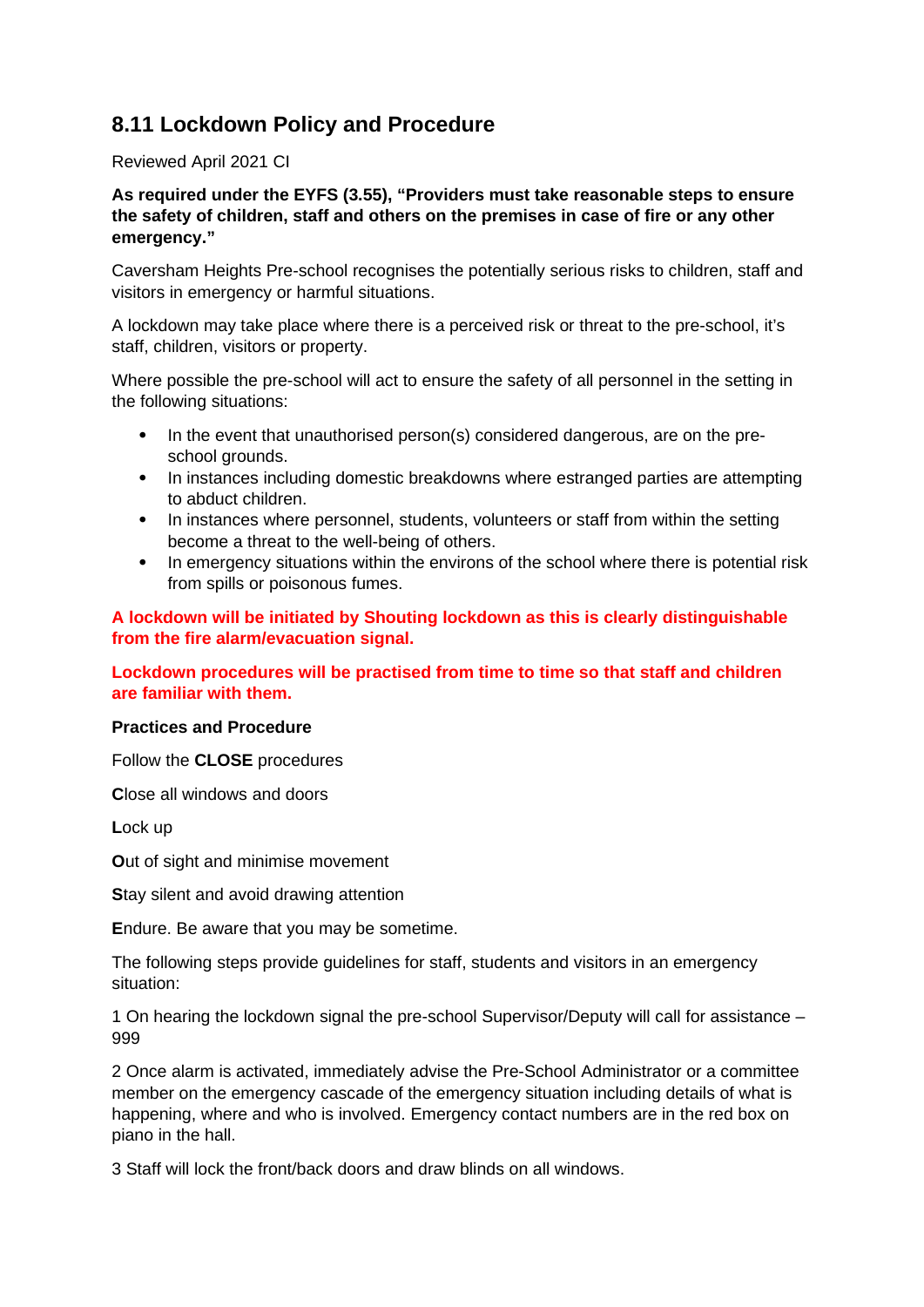# **In the setting**

Upon hearing the lockdown signal, these steps will be followed;

- 1 Staff to secure all windows and close/lock doors Close all blinds Instruct children to move into the **Highmoor Room**, sit down on the floor and to
	- keep calm

If anyone is outside, call them in.

Bolt Highmoor room doors if necessary.

- **Collect first aid kit, register, emergency contact cards and mobile phone.**
- 2 Do a headcount immediately and register.
- 3 Supervise ensuring everyone remains out of sight and are sitting quietly.
- 4 No one should be allowed out of the room during the lockdown procedure.
- 5 Tune into a local TV or radio station for more information if possible.
- 6 Do not make any non-essential calls on mobiles or landline.
- 7 Remain in lockdown until the all-clear has been given and normal situation resumes.

#### **Go In, Stay In, Tune In**

Local industrial accidents e.g. a factory fire with hazardous fumes may also necessitate sheltering inside the pre-school building. All doors and windows should be kept shut and appliances such as extractor fans switched off. The emergency services and /or the local authority will give the all clear.

# **Evacuation**

Some examples of circumstances when it may be appropriate to evacuate the building or designated area include fire, bomb threat, gas or chemical leaks, explosions or substantial damage to the building.

# **Buddy school**

Arrangements have been made with St Andrews Pre-school to take staff and children there during an evacuation or if the pre-school needs to be closed. Parents may be advised of this location in advance.

# **Internal Threat Response**

- 1 Person in charge will ensure the security of all personnel in the vicinity of the threatening situation. This may require removing the rest of the staff/children through to the Highmoor room and locking in to prevent entry.
- 2 The staff member or designated adult will sound the alarm and inform the emergency services.
- 3 Do a head count immediately. Ensure children remain out of sight and sit quietly.
- 4 Remain in lockdown until the all clear message is given. At no time will staff attempt to physically remove an unwanted visitor. Staff will follow the directives of police as instructed or requested.

EMERGENCY COMMUNICATIONS